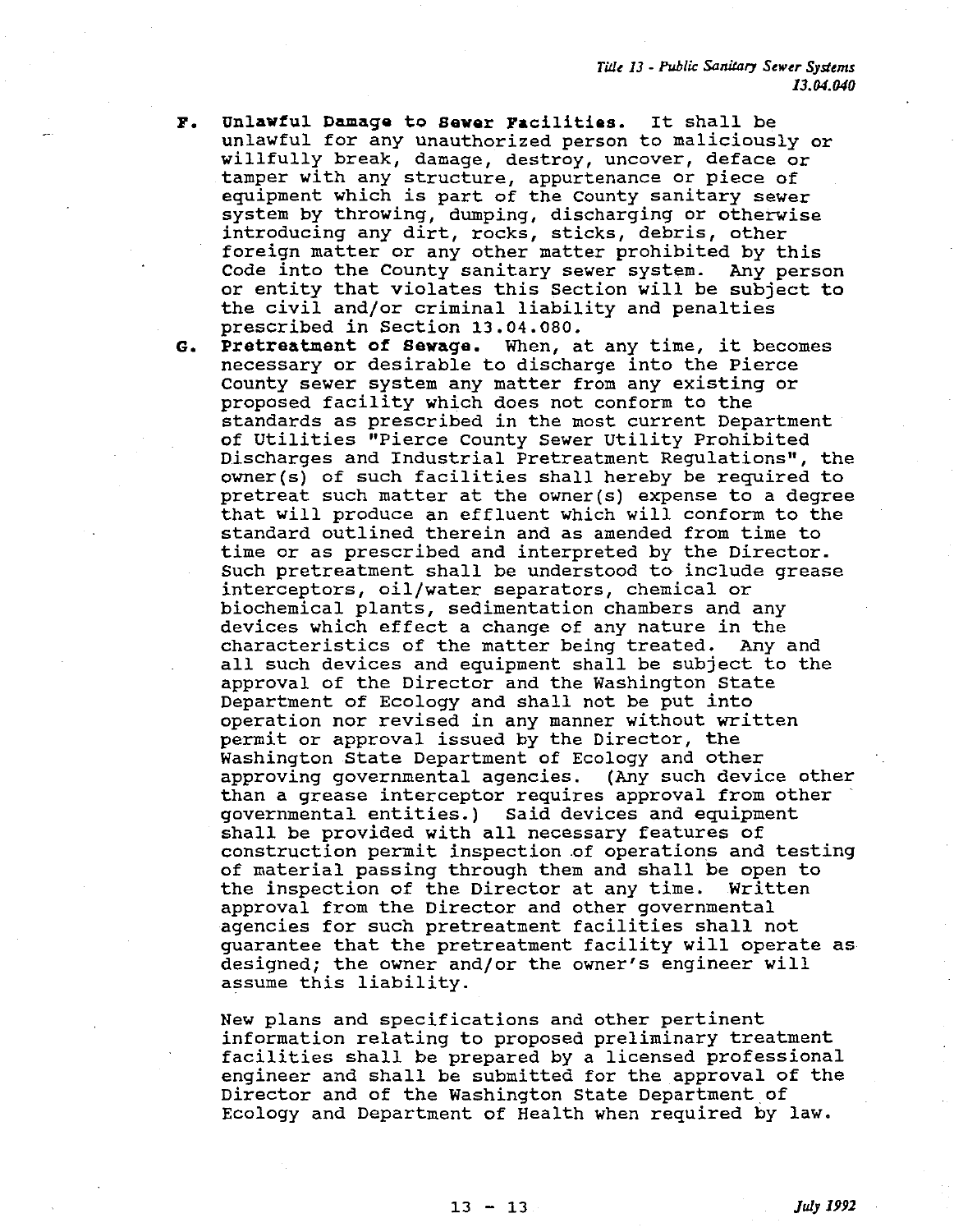testing laboratory and shall be conducted at the sole expense of the owner.

- K. Commercial Wastes Control Manhole. When required by the Director, the owner of any property served by a building sewer carrying commercial or industrial wastes shall install a suitable control manhole in the building sewer to facilitate observation, sampling and measurement of the wastes. Such manhole, when required, shall he fully accessible, safely located, and constructed in accordance with plans approved by the Director. Such plans shall be in accordance with current Utilities Department Standard Sanitary Sewer Specifications and Standard Plans. The manhole shall be installed by the owner at the owner's expense and shall be maintained by the owner so as to be safe and accessible at all times by the Department.
- L. Septic Tank contents. It shall be unlawful for anyone to discharge the contents of any septic tank, cesspool, chemical toilet, or sewage holding tank into the sewer system of Pierce County except in accordance with the provisions of this Code. Any person or entity violating this Subsection shall be subject to the civil/criminal liabilities/penalties prescribed in Section 13.04.080 of this Code.
- M. Designation of Places and Manner of Discharge of Septic Tank Contents. The Director shall designate in writing the particular locations where the contents of septic tanks, cesspools, chemical toilets, or sewage holding tanks may be discharged into public sewer systems, and the manner in which said contents shall be discharged into the County sewer system. Any person or entity violating this Section shall be subject to the civil/ criminal liabilities/penalties prescribed in Section 13.04.080 of this Code.
- N. Uncontaminated Wastewater. Whenever a multiple residential, commercial or industrial customer or user, either directly or indirectly, of a public sewer system uses water for irrigation, cooling, heating, processing or any other purpose that produces uncontaminated wastewater satisfactory for direct discharge into storm drains or surface waterways pursuant to Subsections 13.04.040 D. and E. of this Code the, owner shall, at the owner's sole expense, separate this water from other sewage and discharge it into a storm drain or surface waterway as approved by the appropriate county, state and/or federal departments. is the fully accessible, safely located, and constructed the constant and condiner a secondance with plans approved by the Director. Such plans approved by the Director. Such plans approved the condiner with current tritli

(Ord. 91-190S S 2 (part), 1992)

13.04.050 Types and Methods of Providing Sanitary Sewerage Service.

A. Permanent sewerage Facilities. The primary means of sewage collection and disposal in urbanizing areas shall be construction and extension of permanent sanitary sewers as required to an existing sewer system and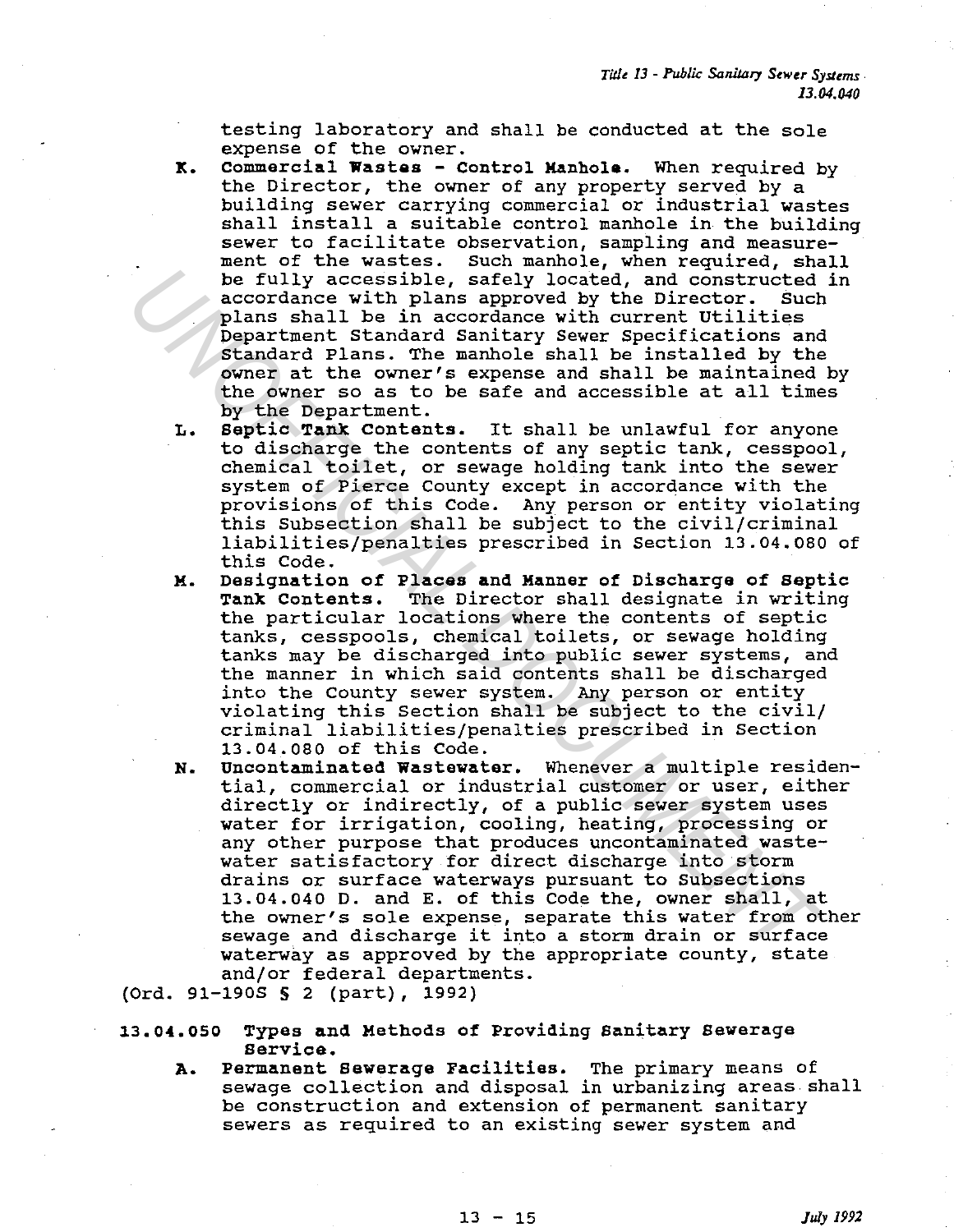in full prior to the issuance of building permits or sewer line extension plan approval.

- F. Utility Local Improvement District Establishment. Pierce County shall have the power to establish Utility Local Improvement Districts (ULIDs) for the purpose of constructing or reconstructing sewer systems, by the method and manner prescribed by Title 36, Chapter 94 of the Revised Code of Washington within the area of a sewerage and/or water general plan and to levy special assessments to pay in whole the cost of any improvements.
- G. Connection of Non-ULID Properties to an Existing county Operational Sewer system. Property owners desiring sanitary sewer service by the connection of property to an existing operational Utility Local Improvement District/sewer line extension may do so provided that:
- 1. The capacity in said existing facilities which is determined by the Director which is to be paid for immediately and allocated on a first-come, firstserved basis, is available in an amount to sufficiently accommodate the sewage generated by the added development; severage and/or water general plan and to levy special<br>assessments to pay in whole the cost of any improve-<br>assessments to pay in the cost of any improve-<br>connection of Non-ULID Properties to an Existing Coun<br>operational S
	- 2. The property owner consents to pay the connection charges for said property.
	- H. Developers sewer Line Extension Facilities. Property owners or developers of property electing to obtain sewer service by the construction and extension of existing public facilities may do so provided:
		- 1. The capacity in said existing facilities, as determined by the Director, which is to be paid for immediately and allocated on a first-come firstserved basis, is available in an amount to sufficiently accommodate the sewage generated by the added development;
		- 2. The proposed facility is to be constructed in accordance with the Comprehensive Sewerage General Plan or applicable Basin Water Quality Management Plan;
		- 3. The sewer line extension is built to current County design criteria and construction standards as required under subsection 13.04.020 G. of this Code;
		- 4. The property owner or developer agrees to the requirements for privately constructed sewer line extension facilities as outlined in this Code;
		- 5. Property owners pay to the County, in addition to any other charges which may be due, an amount of money which shall constitute connection charges as required under Section 13.04.070 and a plan review fee and an inspection fee as outlined in Section 13.04.090;
		- 6. Property owner uses the capacity purchased within eighteen (18) months of the purchase date and agrees to pay the monthly sewer service charges generated by the total amount of purchased capacity after twelve (12) months of the purchase date;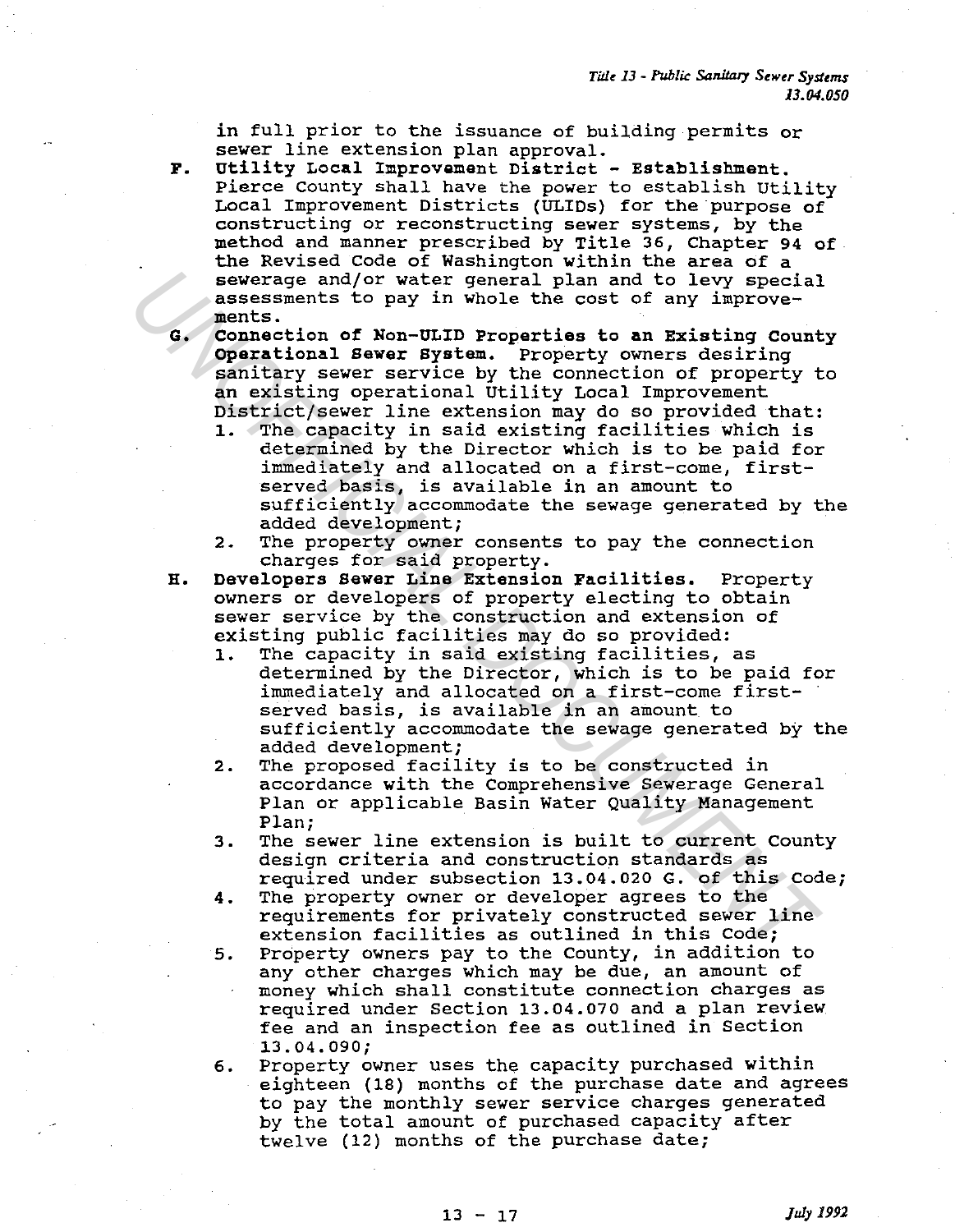If a property owner or developer is required by the County to construct a public sewer system with capacity in excess of that required by law to serve his/her property or development (larger than a-inch diameter pipe), the County may at the discretion of the Director enter into an Reimbursement agreement with the owner or developer pursuant to Title 36, Chapter 94 of the Revised Code of Washington to credit a part of the cost of such excess capacity against the owner or developer's obligation to pay the area charge and/or frontage charge portion of the connection charges prescribed in Subsections 13.04.070 B. and E. If the cost of the excess capacity exceeds the owner's area charge and/or frontage charge obligation, the County, at the discretion of the Director, may reimburse to the owner on an annual basiswithout provision for interest, additional monies as other property owners connect to the sewer line extension. No reimbursement shall be made for interest costs associated with construction of the project. The duration of the agreement shall not exceed ten (10) years or the maximum time permitted by state law if so approved by the Director. The specifics of such an agreement shall include all the customary terms and conditions as required by RCW and as determined necessary by the Director and Prosecuting Attorney's Office. (Ord. 91-1905 S 2 (part), 1992)

# 13.04.060 construction of sanitary sewer systems.

A. Time, Manner and Repair of Required sawer Connections. Pursuant to Sections 13.04.030, 13.04.040 and 13.04.050, any owner of each lot or parcel of real property required to make a connection to a public sewer shall make such connection, within sixty (60) days after the date written notification of public sewer availability is mailed from the Director to the owner of record listed as the taxpayer on the County Assessor/Treasurer records of the property to be serviced. All connections to the public sewers of the County shall be made in a permanent and sanitary manner in accordance with the provisions of this Code and shall be sufficient to carry all the wastewater of every kind from the building or structure into the public sewer. Each toilet, sink, stationary washstand, washing machine, dishwasher, floor drain and other type of equipment discharging sanitary wastewater shall be connected to the public sewer. Var dree cannely annot include cannel by the dree cannel and contents in the content of the content of the content<br>include the cases capacity exceeds the owner's area charges preserving charge obligation, the County, at th

All plumbing outlets from any building or structure hereafter constructed or made available for human occupation and/or use for any purpose, when required by Section 13.04.030 of this Code, shall be connected to a public sewer of the County before the completion of the construction of such building or structure or before any occupancy or use thereof is allowed. In the event that a public sewer capable of serving that building or structure had not been completed by the county prior to the construction or occupancy of such building or structure, said building or structure may install an onsite septic and drainfield system approved by the proper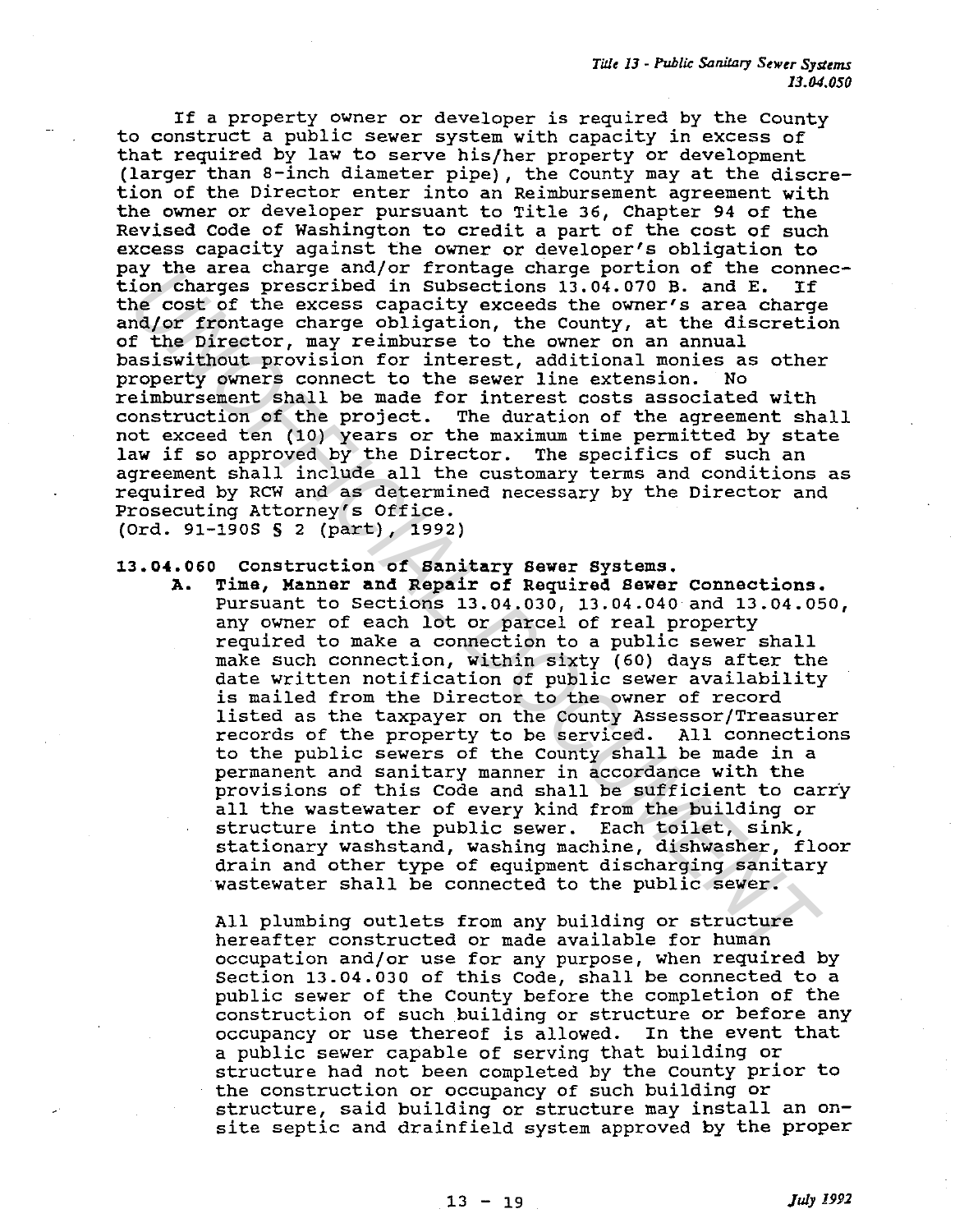developer provided the Director takes the following steps:

- 1. Notifies the owner or developer that the connections or repairs are delinquent pursuant to the provisions of Subsections 13.04.060 A., B., and/or c. and informs said owner or developer that the County intends to make said connections or repairs itself and,
- 2. Notifies the owner or developer that the County shall charge said owner or developer for all costs associated with said connections or repairs including, but not limited to, all construction or repair costs and any other applicable costs which would normally be incurred by said owner or developer pursuant to the provisions of this Code, and,
- 3. Notifies the owner or developer that any failure to reimburse the county for said costs shall result in the County filing a lien upon the property as provided for in Title 36, Chapter 94, Revised Code of Washington in the amount of said unpaid cost plus interest and any applicable penalties.<br>ection of Non-Assessed Property. The owners of
- D. Connection of Non-Assessed Property. property which have not been subject to special assessments for sewers by the County may connect structures on that property to the public sewers of the County provided the owner has paid a connection charge and has obtained the required sewer permits as outlined in this Code.
- E. Unlawful connections to or Disturbances of Public sewers. Any person who makes or causes to be made any connection to, opening into, use, alteration and/or disturbance of the public sewers of the County without receiving a permit authorizing such a connection and/or use, alteration, etc., shall be subject to the violation provisions set forth in Section 13.04.080 of this Code. 2. Notifies the owner or developer that the County<br>shall charge said owner or developer for all costs<br>associated with said connections or repains include<br>ing, but not limited to, all construction or repains<br>costs and any o
	- F. Backwater Valve Requirement. Any structure having a plumbing outlet that serves fixtures with flood level rims located below the elevation of the next upstream manhole cover of the structure connecting to the public sewer shall install an approved backwater valve.
	- G. Information from the County. The owner of any building shall be responsible for obtaining from the Director the approximate location and elevation of the sewer wye, tee or stub at the point of connection and, in the case of new construction, for planning the building and plumbing to provide adequate slope for building connection to the side sewer stub. The applicant for permit shall be responsible for determining the available grade between plumbing outlet and sewer wye, tee or stub. All Department supplied information shall be field checked by the owner/developer or his/her representative prior to design and/or commencing construction. The County is not liable for inaccurate information provided to the County by others.

13 - 21 *Jul:y 1992*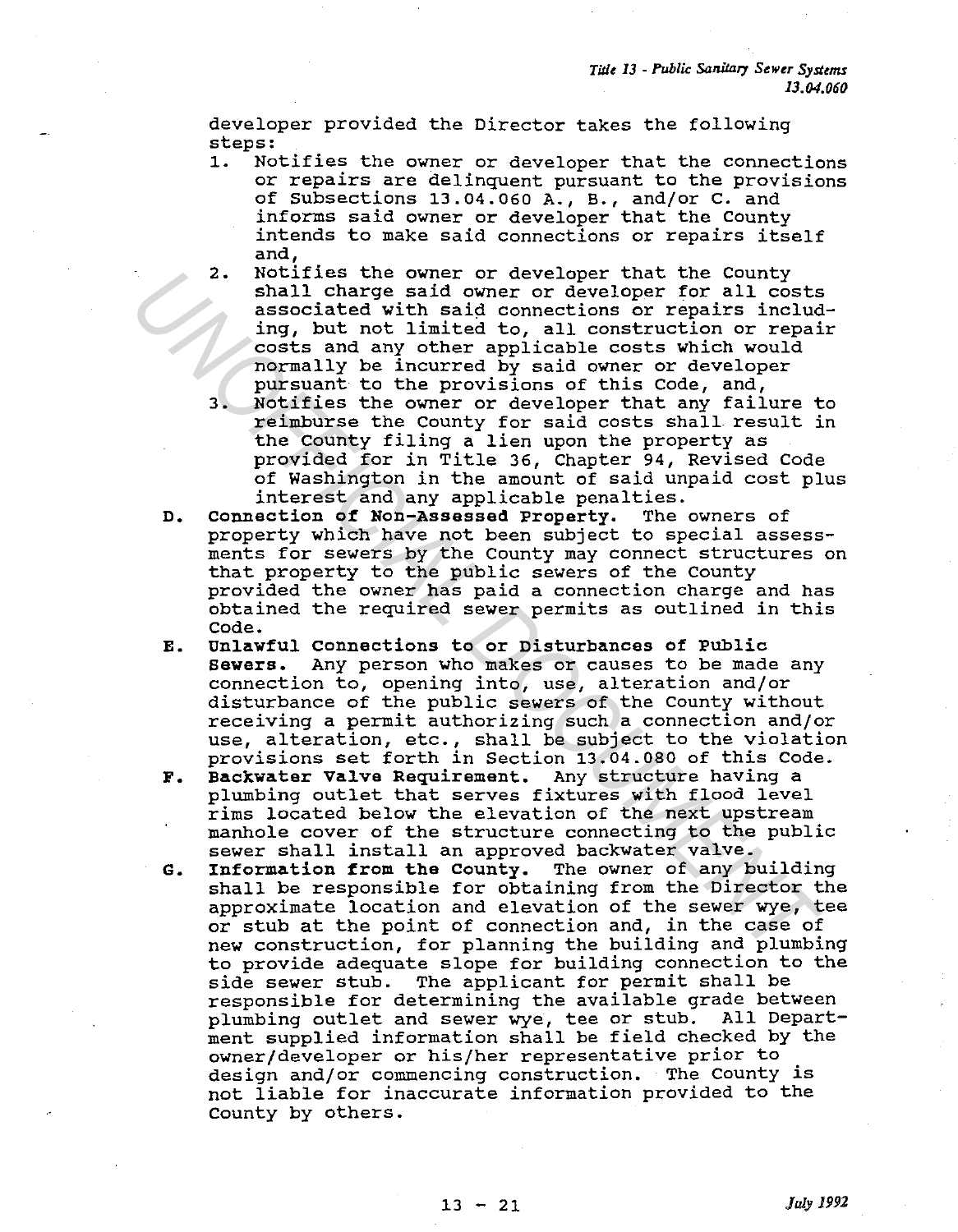building sewer contractor to connect the building to a public sewer through the normal opening of a wye, tee, or side sewer stub under the supervision of the Director's representative. For Director or the Director's representative. building sewers, the owner may perform only that portion of the connection located on private property and not in public right-of-way or easement dedicated to the County;

- 4. Building sewer or sewer line extension permits shall not be transferable unless a written request to do so is received by the Department from the owner, and that request is approved by the Director. No that request is approved by the Director. person, including any registered building sewer contractor, shall lay any pipe pursuant to any other person's or contractor's permit;
- 5. A building sewer or sewer line extension permit shall be issued prior to commencement of construction and only after approval of any required Sewer Facilities Plan by the Director and only after all applicable charges and fees have been paid by the owner or developer;
- 6. No building sewer permit allowing connection to the public sewer shall be issued before the main sewer is accepted by the Director, and the property owner so notified. An interim permit allowing building sewer construction without connection to a nonoperational public sewer may be issued at the discretion of the Director; and/or
- 7. The permit must be posted on the job prior to commencing the work and must be readily accessible to the Director or the Director's representative.
- L. Plan Review and Inspection of Sewer Line Extensions and<br>Building Sewers. The Director shall require the The Director shall require the property owner to submit to the Director for his approval, a Sewer Facilities Plan prepared by a registered professional engineer for any new construction and/or extensions of privately owned sanitary sewer systems and/or connections to the public sanitary sewer. Single family residences, individual duplexes, or two or less structures located on a single parcel served by an individual connection and which are not part of a residential complex or development are exempt from this requirement and shall not be considered sewer line extensions as defined in Subsection 13.04.010 CCC. All other new sewer construction, extensions of and/or connection to the public sewer system shall be considered sewer line extensions and be required to comply to the provisions of this Subsection. **Example Several considerable unless a written request to**<br>so is received by the Department from the cover,<br>that request is approved by the Director. No<br>entractor, shall lay any peigneer building sever contractor, shall la

Plans shall conform to standards and requirements described in the most current Pierce County Department of Utilities Standard Plans and Sanitary Sewer Specifications.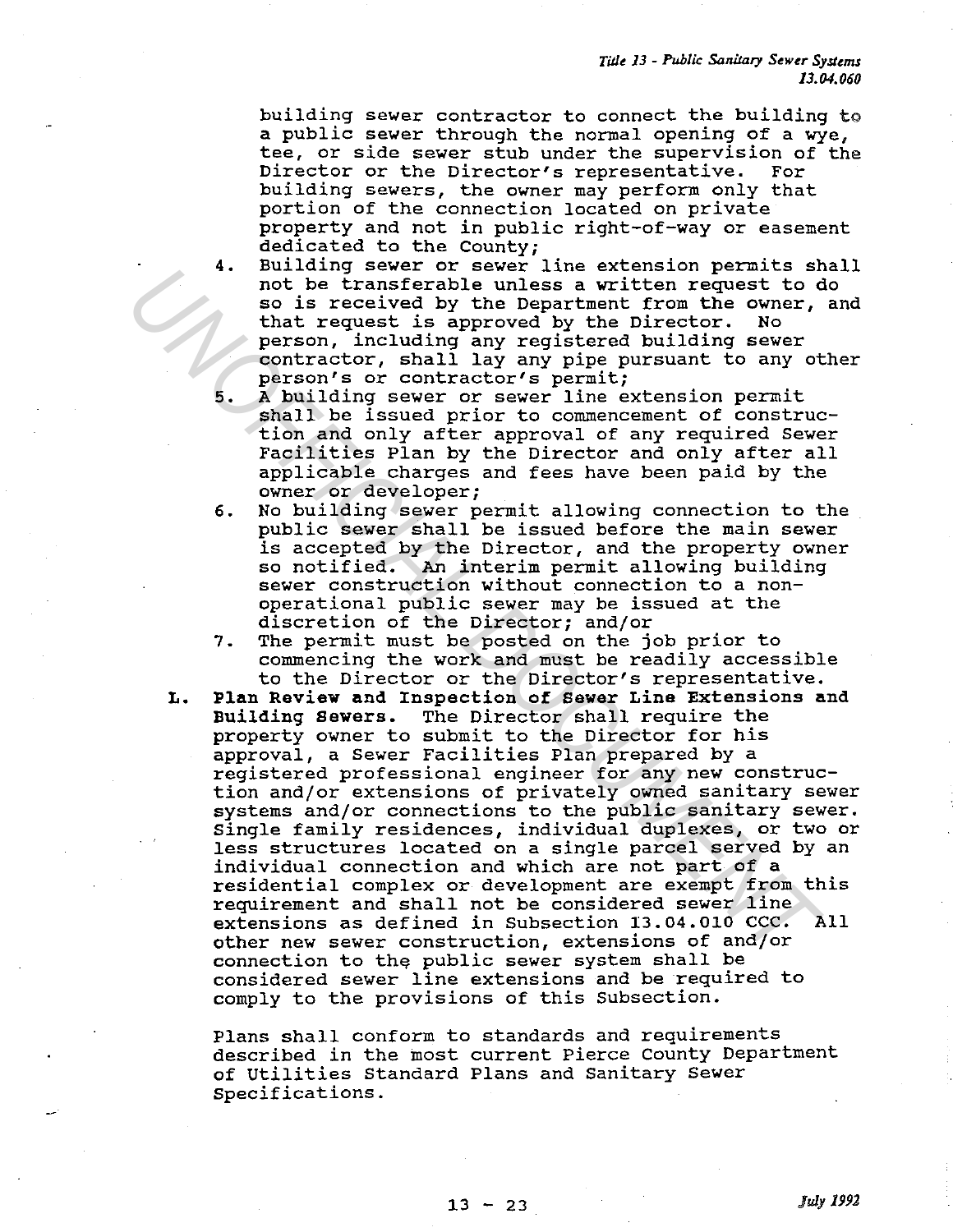extension shall be borne by the owner. This responsibility includes paying all costs incidental to the aforementioned activities performed on all segments of the sewer or sewer line extension and including but not limited, to side sewer stub, sewer tee, sewer wye and all other sewer appurtenances.

- P. Buildinq Sewer for Each Buildinq Exceptions. A single building sewer shall be provided for each building unless the connection of more than one building to a single building sewer is approved in writing by the Director prior to the construction of such building<br>sewer. No more than one multiple dwelling, industr No more than one multiple dwelling, industrial, or commercial building shall be connected to a single building sewer, unless otherwise approved in writing by the Director.
- Q. Mutual Maintenance Agreement and Easement. If it is determined that a special condition(s) requires more than one separately owned residence to be served by a single building sewer, written authorization to do so must be obtained from the Director after the owner(s) of said properties have entered into a Mutual Use Agreement. This document, assuring that all properties involved shall have perpetual mutual easements for the building sewer, and having provisions for mutual maintenance and access for repair purposes, shall be signed by the recorded owners and acknowledged and recorded with the County Auditor, and copy thereof furnished to the Director prior to the issuance of a permit for the approval of the building sewer. unless the connection of more than one building to a providing to piecer is approved in writing by the Director prior to the construction of such building sever. No more than one multiple dwelling, industrial, or commercia
	- R. Reuse of Old Building sewers. Old building sewers, including septic tank lines, may be used only when they are found, on examination and test by the Director, to meet all requirements of this Code. This examination and test shall be at the owner's expense. The owner or his/her agent shall demonstrate to the Director that no connection to such building sewer or septic tank line exists which conveys any material prohibited by the most current Department of Utilities "Pierce County Sewer Utility Prohibited Discharge and Industrial Pretreatment Regulations."
	- s. Protection of Excavations and Restoration of Public Property. All excavations for building sewer or sewer line extension installations shall be adequately guarded with barricades and lights in accordance with State and County requirements so as to protect the public from hazard. Streets, sidewalks, parkways and other public property disturbed in the course of the work shall be restored to original condition or better.
	- T. Indemnification of County. The property owner or developer performing any of the sewer system improvements described in or required by the subsections of this Code shall indemnify, defend, and hold harmless the County against any action for damages to personal or public property or against any action for damages to

13 - 25 *July 1992*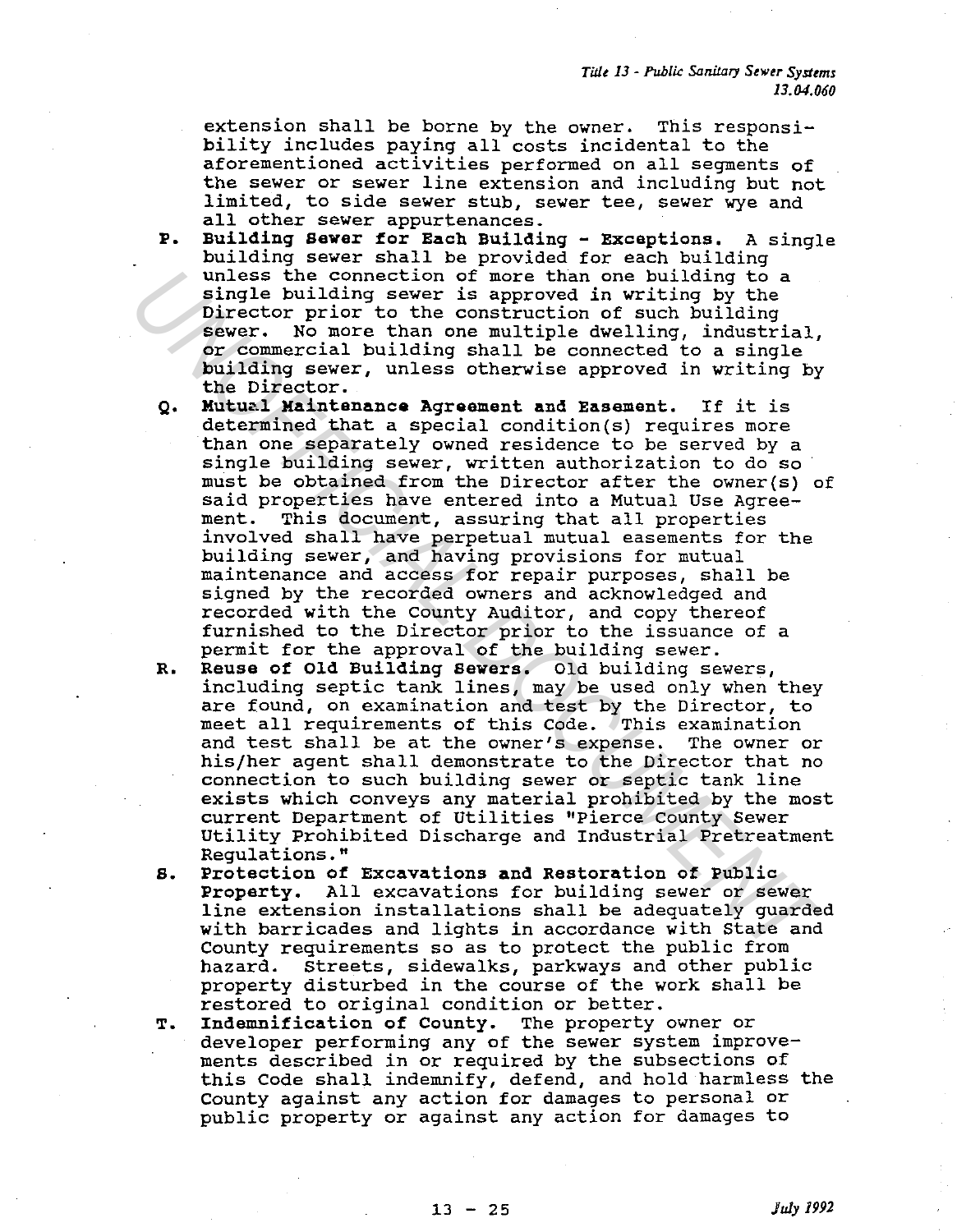accepts and/or approves of said sewer facilities or for a longer period of time as determined by the Director, public liability insurance for bodily injury and property damage liability, including products and contemplated operations and blanket contractual liability.

The owner or developer shall have the County specifically added as additional named insured in said policies, at no cost to the County. The above insurance shall cover the County, owner and contractors and/or subcontractors for claims or damages of any nature whatsoever, including but not limited, to bodily injury, including wrongful death, as well as other claims for property damage which may arise from construction activities whether such construction activities be by themselves or by any subcontractor or anyone directly or indirectly employed by either. The owner agrees, in addition, to indemnify and hold harmless the County from all suits, claims, demands, judgments, and attorneys' fees, expenses or losses occasioned by the performance of construction activities by himself, any subcontractor, or persons working directly or indirectly for him, or on account of or in consequence of any neglect in safeguarding the work or failure to conform with the safety standards for construction work adopted by the Safety Division of the Department of Labor and Industries of the State of Washington. cally added as additional named insured in said control and the pointinum splation and control subcombinations and control subcombinations and control subcombinations and control including wrongful death, as well as other

The amount of such insurance shall be that required by the Pierce County Risk Management Department or its successor department. The owner or contractor shall not cause any policy to be cancelled or permit it to lapse. All policies shall include a clause to the effect that the policy or certificate shall not be subject to cancellation or to a reduction in the required limits of liability or amounts of insurance or any other material change until notice has been mailed to the County stating when, not less than thirty (30) days thereafter, such cancellation or reduction or change shall be effective.

All certificates of insurance, authenticated by the proper officers of the insurer, shall state in particular those insured.

(Ord. 91-190S § 2 (part), 1992)

## **13.04.070** Assessments - Deposits - Charges.

A. connection Charge. Property or portions thereof receiving permanent sanitary sewer service through the formation of a Utility Local Improvement District (ULID), by connection to an existing Utility Local Improvement District, or by the extension of or connection to any permanent wastewater facilities shall be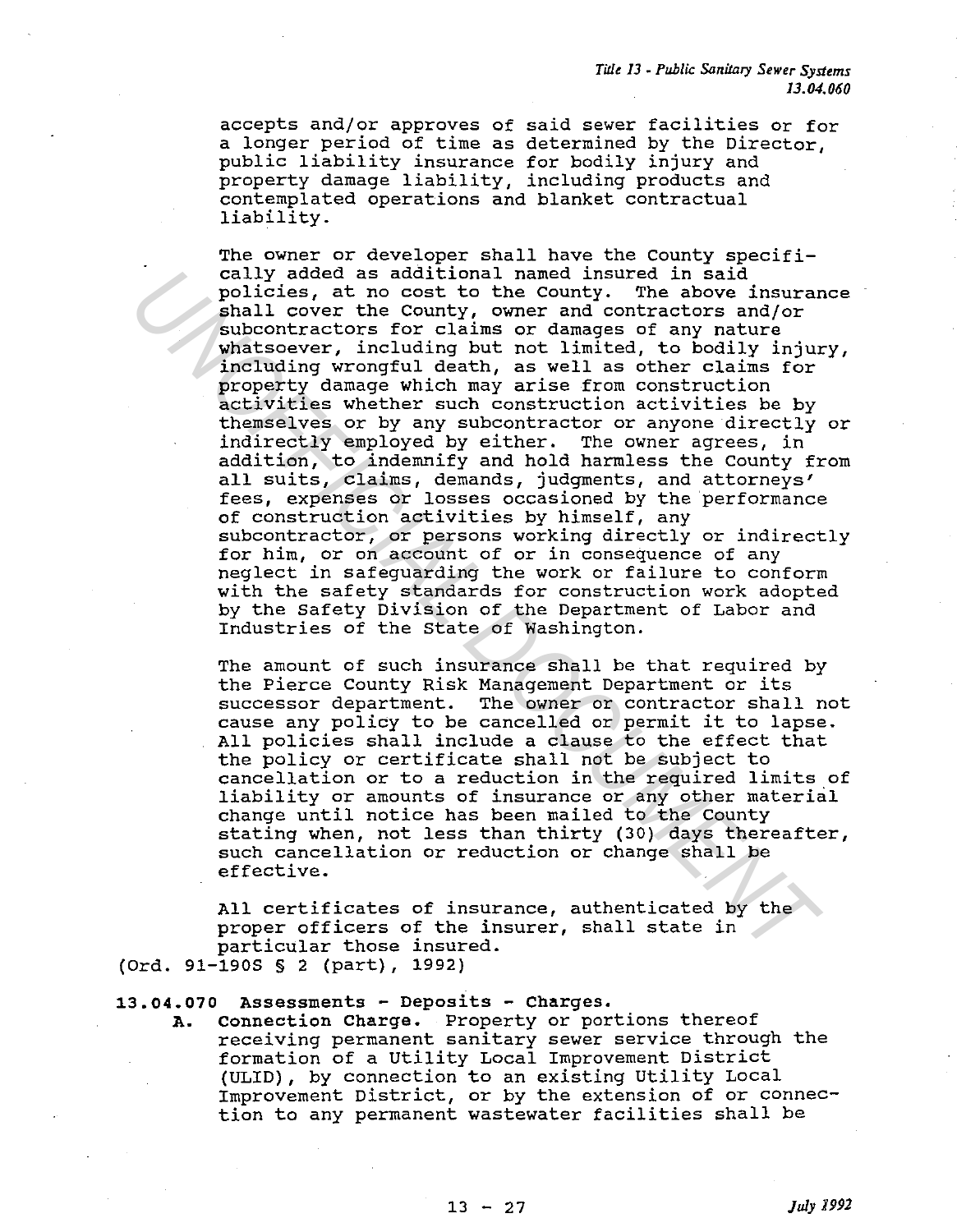- 6. Consumer Price Index. For the purpose of defining the four (4) types of connection charges, the consumer Price Index shall be defined as that method used by the U. S. Department of Commerce to measure changes in the prices of goods and services for the Seattle-Everett Metropolitan Area.
- 7. Area Charge. Area charge shall be defined as a portion of or all the capital cost(s) associated with all pump stations, force mains, interceptors and any incremental capital costs associated with providing mains larger than eight (8) inches in diameter which is not paid/covered by the front footage charge and may include other capital costs deemed appropriate by the Director.
- 8. Side stub Sewer Charge. Side stub sewer charge shall be defined as a portion of or all the capital cost(s) associated with the installation of a side stub sewer to serve a parcel and may include other capital costs deemed appropriate by the Director.
- 9. Treatment Plant Charge. Treatment plant charge shall be defined as a portion of or all the capital cost(s) associated with the treatment of wastes and the disposal of wastewater treatment by-products and may include other capital costs deemed appropriate by the Director.
- 10. Front Footage Charge. Front footage charge shall be defined as a portion of or all the capital cost(s) associated with the installation of an eight (8) inch main serving a parcel and may include other capital costs deemed appropriate by the Director.

THE SPECIFIC FORMULAS USED TO CALCULATE CONNECTION CHARGES ARE INCLUDED IN SECTION 13.04.100 - CONNECTION CHARGE FORMULAS.

- c. Annual Update of Connection Charge Establishment. If necessary, on or about the fifteenth (15) day of January in each year, the Department of Utilities may establish new connection charge costs and begin to assess owners or developers requesting to connect to the sewerage system the new connection charge from the date the new connection charge is approved by ordinance. with all pump stations, force mains, interceptors<br>and any incremental capital costs associated with<br>channels in arger than eight (8) inches in<br>diameter which is not paid/overed by the front<br>diameter which is not paid/overe
	- D. Exceptions to Mode of Assessment. When special conditions or circumstances exist, the Director may allow deviations from the mode of assessment prescribed in Subsection 13.04.070 B. of this Code provided that said deviation is consistent for all properties within a service area and that said deviation and resulting mode of assessment is specifically defined in a County resolution/ordinance adopting the formation of a ULID.
	- E. Area Charge and/or Frontage Charge Adjustment for Reimbursement Agreements. In accordance with Subsection 13.04.050 I., should a property owner/developer be required by the County to construct sewer facilities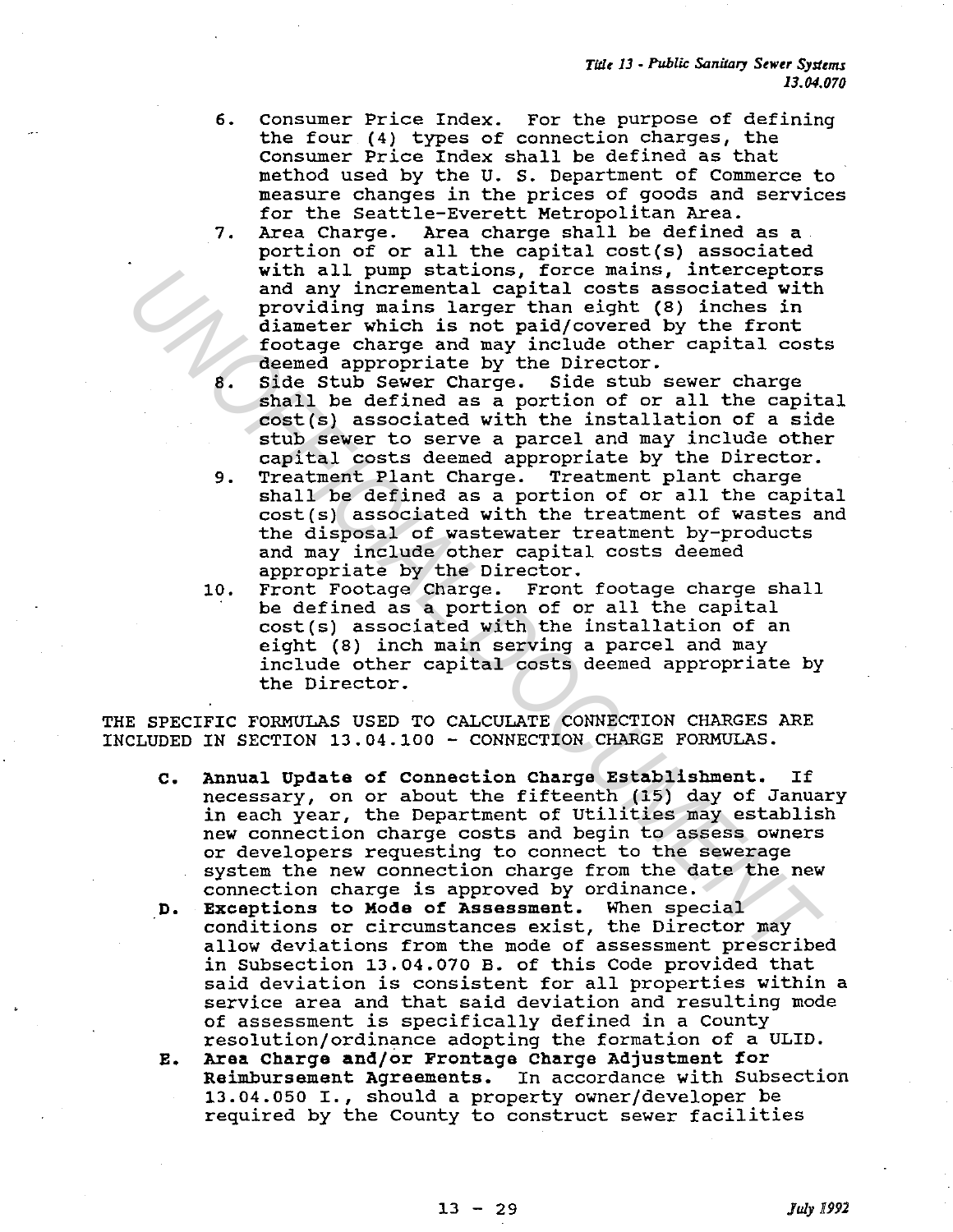- I. EXcess BOD or SS Charges. Owners/Developers discharging wastewater flows with SS and/or BOD strengths greater than 225 mg/l or 225 mg/l respectively, shall be required to pay additional treatment plant capacity charges which shall be estimated by the Department of Utilities according to the formula and fees prescribed in Section  $13.04.090 -$  "Fees" and Section  $13.04.100 -$ "Connection Charge Establishment".
- J. Dishcarga of Septic Tank contents -- Charges and Report. Any owner or contractor electing to discharge into the County sewer system the contents of any sewage holding tank(s), septic tank(s), cesspool(s) or chemical toilet(s) in compliance with Subsections 13.04.040 L. and M shall pay to the county a septic tank discharge fee in the amount prescribed in section 13.04.090. The point of discharge must be approved by the Director prior to any discharge. Any owner or contractor electing to discharge into the<br>
country sever system the contractor electing to discharge into the<br>
tank(s), segric tank(s), cesspool(s) or chemical<br>
toilet(s) in compliance with Subsections 13.04.0

Payments due the County as a result of said charges shall be combined with a monthly report, properly sworn to before a Notary Public, to be filed with the Director at the end of each month's business by the owner/ contractor and shall contain the following information:

- 1. Date of report;<br>2. Number and type
- Number and type of loads discharged into sewer system;
- 3. The following data on each load:
	- a. The name and address indicating where the material was obtained;
	- b. Truck number and rated capacity of tank;
	-
	- c. County Utility approved discharge point;<br>d. Date, hour, point and location of discha Date, hour, point and location of discharge into sewer;
- 4. Signature;
- 5. Affidavit and Notary Seal; and
- 6. Check in the amount of minimum charge plus the additional charges for excess tank capacity for total number of loads.

Each owner/contractor shall record a certified list of truck tank capacities by truck number with the Director prior to any discharge and/or use of the County sewer system.

- K. Charges and Rates for Sewer Service Outside Pierce<br>County. Charges and rates for sewer service to area Charges and rates for sewer service to areas outside the jurisdiction of Pierce County shall be determined and set forth as part of the agreement with the municipal corporation for providing sewerage service to said areas, subject to the following terms and conditions:
	- 1. Quantity and quality of waste received from areas served outside Pierce County jurisdiction shall be limited to the conditions prescribed in the service agreement which in no case shall be less restrictive than the conditions prescribed herein as set forth and established pursuant to this subsection;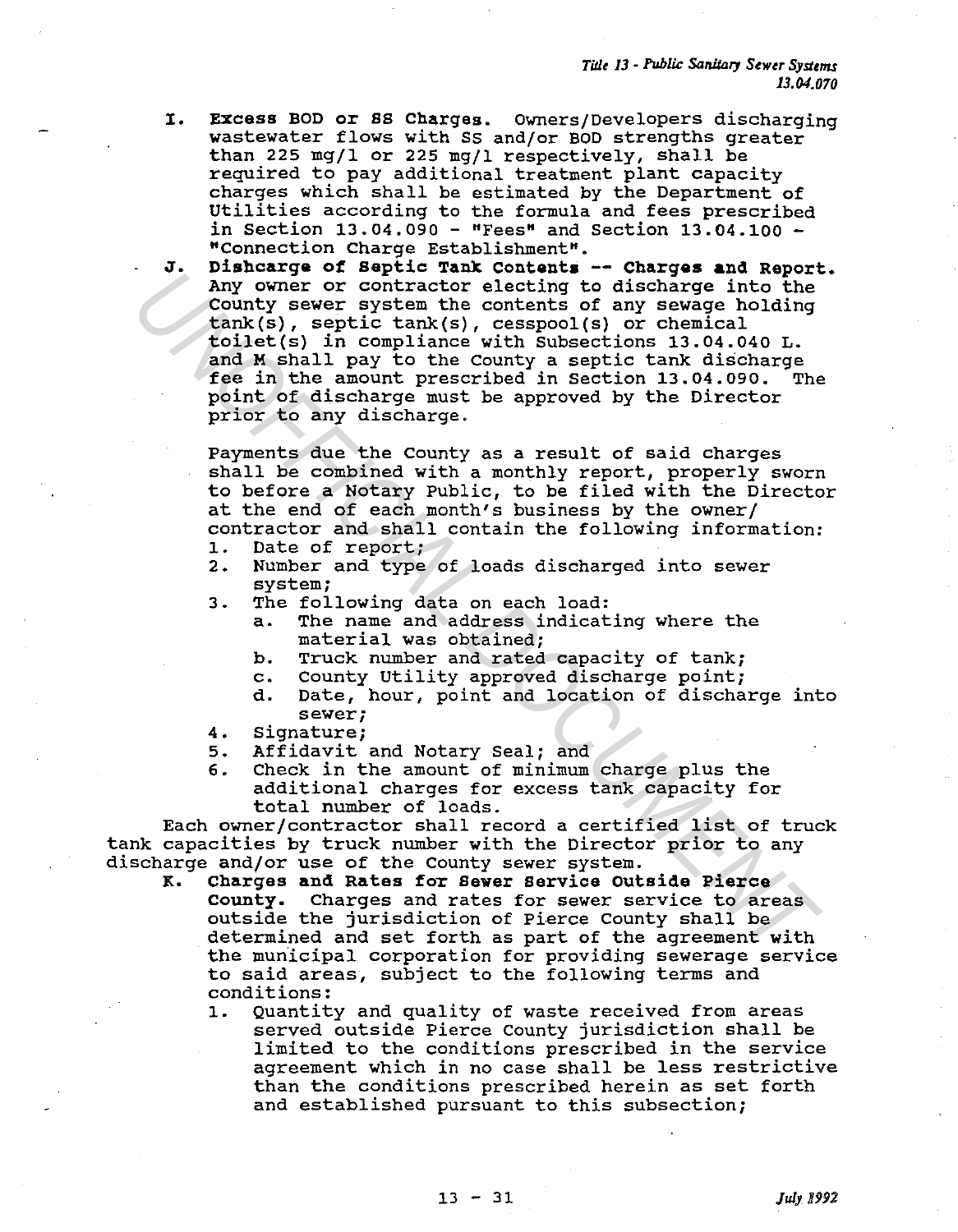- F. Lien. In the event that any person, or commercial entity fails to pay any fee or charge as set forth in this Code within sixty (60) days after the same is billed by the County, the unpaid balance plus interest shall become and remain a lien against the property.<br>Lien Attachment. The Director shall certify
- G. Lien Attachment. The Director shall certify periodically the delinquencies to the Pierce County Assessor/Treasurer at which time the lien shall attach.
- H. Lien Interest. The lien shall be for all charges, interest at the rate of eight percent (8%) to be applied from the date due until paid, and shall attach to the premises to which the services were furnished.
- r. Lien Foreclosure. Upon the expiration of sixty (60) days after the attachment of the lien herein, the County may bring suit in foreclosure by civil action in the Pierce County Superior court.
- J. Validity severability. The invalidity of any section, subsection, clause, sentence or provisions of this Code shall not affect the validity of any part of this Code which can be given effect without such part or parts. (Ord. 91-190S § 2 (part), 1992)

#### 13.04.090 Fees.

- A. Building sewer Permit Fees. At the time a building suituing sewer refinit rees. At the time a building<br>sewer permit is applied for, the applicant shall pay to the County a building sewer permit fee as set forth herein and for any other charges, if applicable. Permit fees are not refundable. Permit fees shall be as follows: In Linerast. The lies fail be for all charges,<br>interest at the rate of eight percent (34) to be applifyon the date due until paid, and shall attach to the premises to which the services were furnished.<br>I. Line Poreclasure.
	- 1. For each new building or structure to be connected to the "Pierce County Sewerage System" (Subsection 13.04.010 JJ.) or "Private Sewer Facilities" (Subsection 13.04.010 MM.):
		- a. Residential, one hundred dollars (\$100); or
		- b. Commercial, one hundred fifty dollars (\$150);
	- 2. For each modification, repair or addition to an existing building sewer where work is done entirely on private property and connected to "Pierce County Sewerage System" (Subsection 13.04.010 JJ.) or "Private Sewer Facilities" (Subsection 13.04.010 MM.):
		- a. Residential, one hundred dollars (\$100);
		- b. Commercial, one hundred fifty dollars (\$150);
	- 3. For each reinspection required by the County due to failure of building sewer construction to comply with state and local construction requirements, a building sewer reinspection fee shall be charged in the amount of seventy percent (70%) of the original building sewer permit fee.
	- B. Discharge of Septic Tank or Other Holding Tank Contents Charges - Report.
		- 1. A minimum charge of two hundred dollars (\$200) shall be made for each truckload of septic tank, cesspool or chemical toilet contents with a container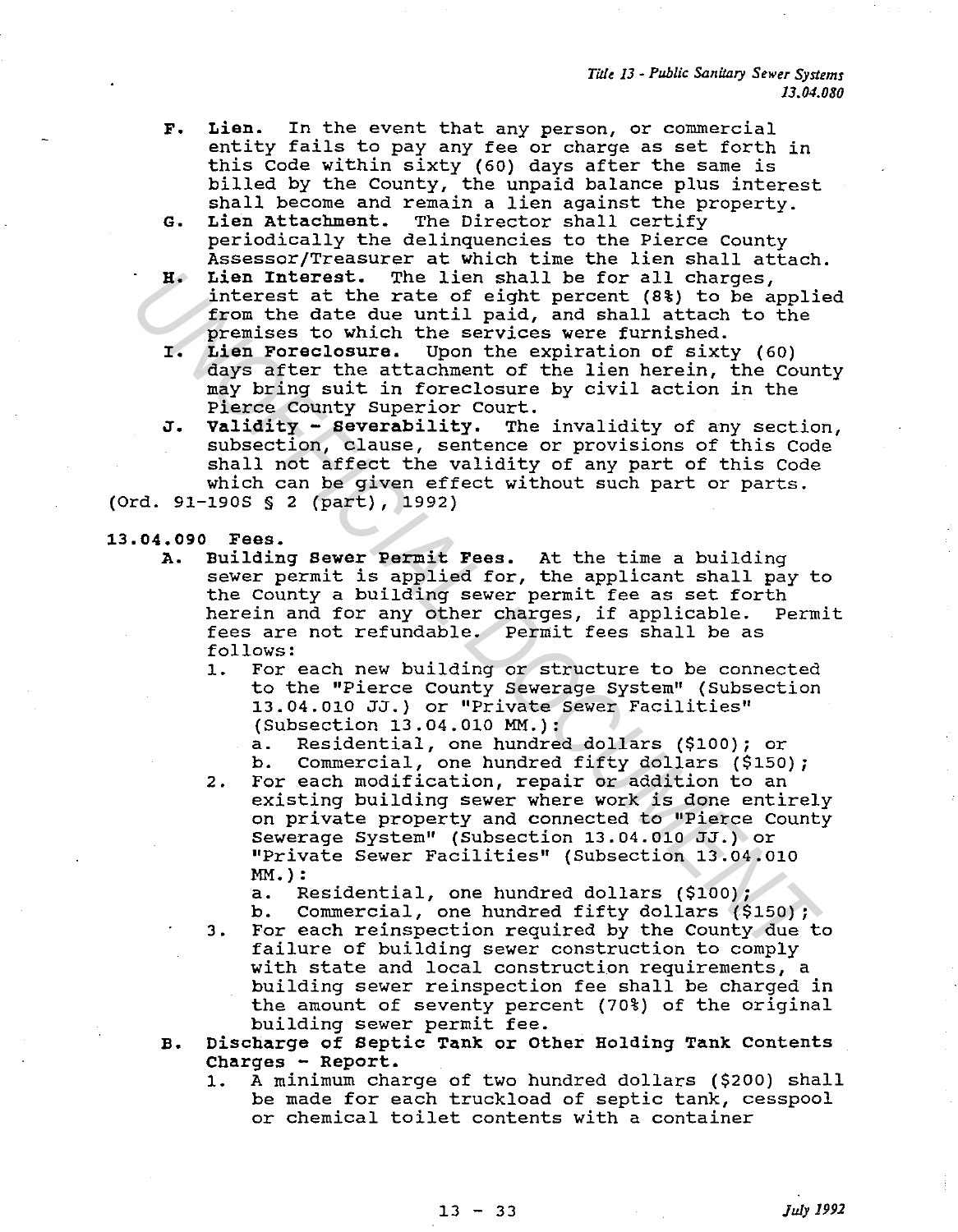*Tidt lJ* - *Public Sanitary Sewer Systems IJ.04.090* 

County costs as prescribed in Subsections 13.04.090 c.1. and 13.04.090 C.2. Should the owner/developer elect not to have the county complete the processing of the item submitted, the owner/developer shall still be responsible for reimbursing the County for all expenses<br>incurred. The County shall withhold granting app: The County shall withhold granting approval of the owner's/developer's submittal until all costs have been paid in full. Failure of the owner/developer to pay the fees within thirty (30) days of notification shall result in the County filing and processing a lien as prescribed in Subsection 13.04.090 c.2. Administrative processing costs shall include, but not be limited to, the following items:<br>1. Environmental check

- 1. Environmental checklist/environmental impact statement reviews;
- 
- 2. Preparation of easements and/or legal descriptions;<br>3. Processing of basin plans, updates and amendments Processing of basin plans, updates and amendments thereto;
- 4. Advertising expenses;
- 5. Public hearing expenses;<br>6. Rental of meeting rooms:
- 6. Rental of meeting rooms;<br>7. Legal advice;
- Legal advice;
- 8. Travel expenses;
- 9. Word processing expenses; and
- 10. Processing of property segregations.
- E. other Plan Review Fees:
	- 1. Grease Interceptor Plan Review: Fifty dollars (\$50) non-refundable fee plus time and materials billing for costs and expenses incurred in excess of the non-refundable fee.
	- 2. Pretreatment Plan Review: Fifty dollars (\$50) nonrefundable fee.
	- 3. Accidental Spill Prevention Plan: Fifty dollars (\$50) non-refundable fee plus time and materials billing for costs and expenses incurred in excess of the non-refundable fee.
	- 4. Industrial Pretreatment Permit Plan Review: One hundred dollars (\$100) non-refundable fee plus time and materials billing for costs and expenses incurred in excess of the non-refundable fee.
- 5. Oil-Water Separator Plan Review: Fifty dollars (\$50) non-refundable fee plus time and materials billing for costs and expenses incurred in excess of the non-refundable fee. islal result in the Country filling and processing a lies<br>spectribed in Subsection 13.04.099 C.2. Administrative processing costs shall include, but not be limite<br>to, the following items:<br>They are the concents and yor lega
	- 6. Residential Pump Plan Review: Fifty dollars (\$50) non-refundable fee plus time and materials billing for costs and expenses incurred in excess of the non-refundable fee.
	- F. sewer Line Tap Fees. For each sewer line tap, the permit fee shall be two hundred dollars (\$200) nonrefundable fee plus time and materials billing for costs and expenses incurred in excess of the non-refundable fee. The owner's contractor shall be responsible for tapping the sewer line in accordance with County

13 - 35 *July* B992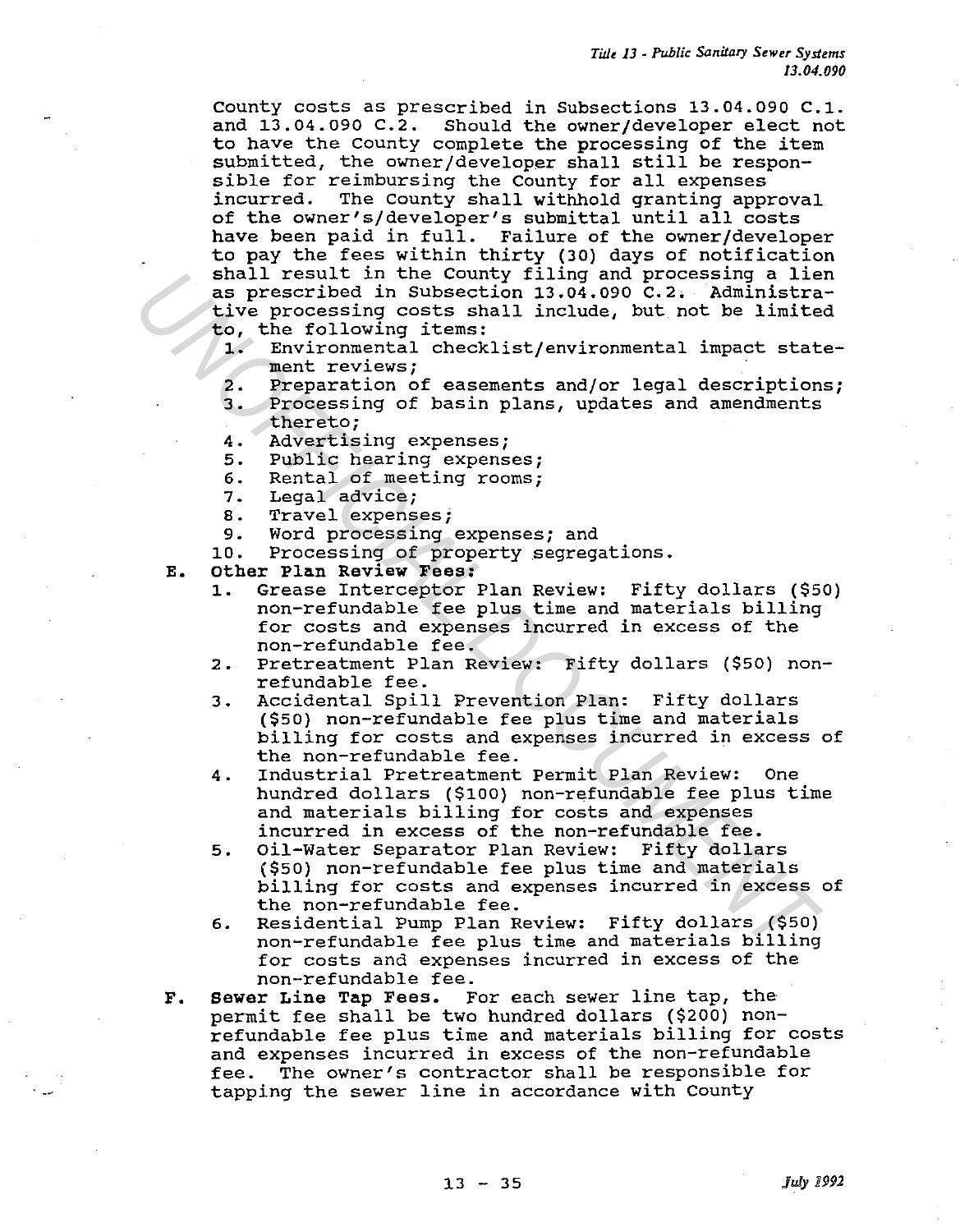# Chapter 13.06

#### SEWER UTILITY PROHIBITED DISCHARGES AND INDUSTRIAL PRETREATMENT REGULATIONS

Sections:

13.06.010 13.06.020 Regulations Available at the Utilities Department. compliance with Regulations.

13.06.010 compliance with Regulations.

All persons, entities, organizations and/or associations of any nature whatsoever shall comply with the provisions of the most recently adopted version of the Sewer Utility Prohibited Discharges and Industrial Pretreatment Regulations, together with any and all amendments thereto. (Ord. 89-46 S 2 (part), 1989)

13.06.020 Regulations Available at the Utilities Department.

The Pierce County Sewer Utility Prohibited Discharges and Industrial Pretreatment Regulations shall be available for inspection at the Pierce County Utilities Department during normal business hours and/or copies may be purchased for a fee of \$5.00. (Ord. 89-46 § 2 (part), 1989) **UNITED ASSES And the second set of the set of the set of the set of the set of the set of the set of the set of the set of the set of the set of the set of the set of the set of the set of the set of the set of the set of** 

f.